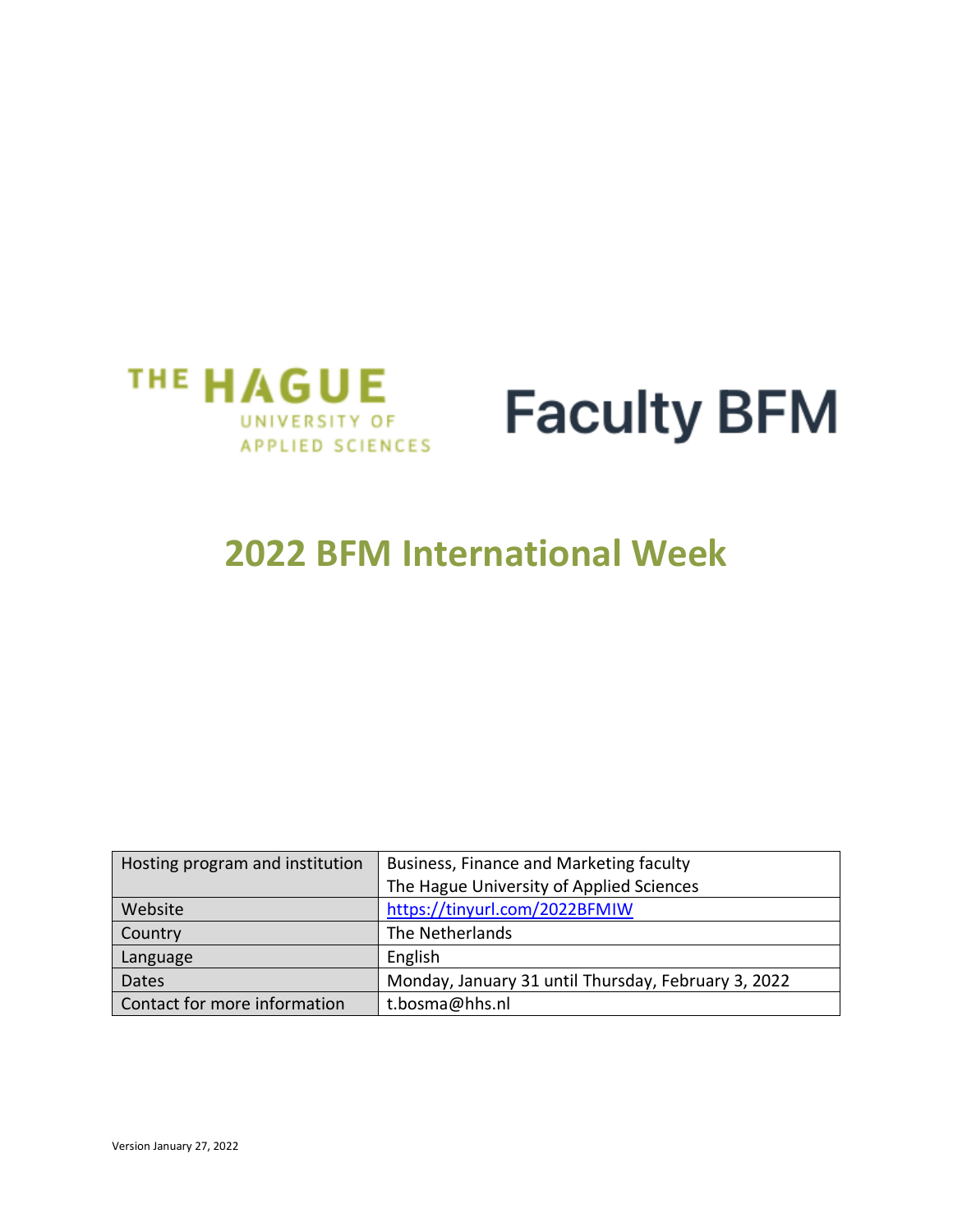### Dear BFM friend,

It is a great pleasure to invite you to the 2022 BFM International Week. This event will be hosted by the BFM bachelor degree programs of The Hague University of Applied Sciences, The Netherlands, and will take place from Monday, January 31 until Thursday, February 3, 2022.

The focus of the International Week is to actively engage our students in a variety of current international issues in order to further develop intercultural awareness and competence. It is designed to bring students together to work in diverse project groups on assignments to enable them to have discussions about international topics from different cultural perspectives. Industry leaders and university lecturers and partners will be involved to offer global insights and to facilitate the process. There will be social events during lunchtime which is a great opportunity to represent a background or home country and highlight unique aspects of a culture.

The 2022 BFM International Week offers keynote speeches, courses and workshops delivered by BFM lecturers, guest lecturers, and by the industry on various topics concerning Accounting, Finance & Control, Financial Management & Control, Marketing, International Business and Entrepreneurship, and Retail Management. The entire international week will take place online.

The participants of the 2022 BFM International Week are BFM students and students from our strategic partner universities. At the same time, we cordially invite students from non-partner universities who wish to widen their international horizon. We look forward to welcoming you to the 2022 BFM International Week in The Hague, The Netherlands.

The 2022 BFM International organization

Note: Some URLs in the course descriptions may not work in your browser. In that case, you may want to use Chrome or Edge.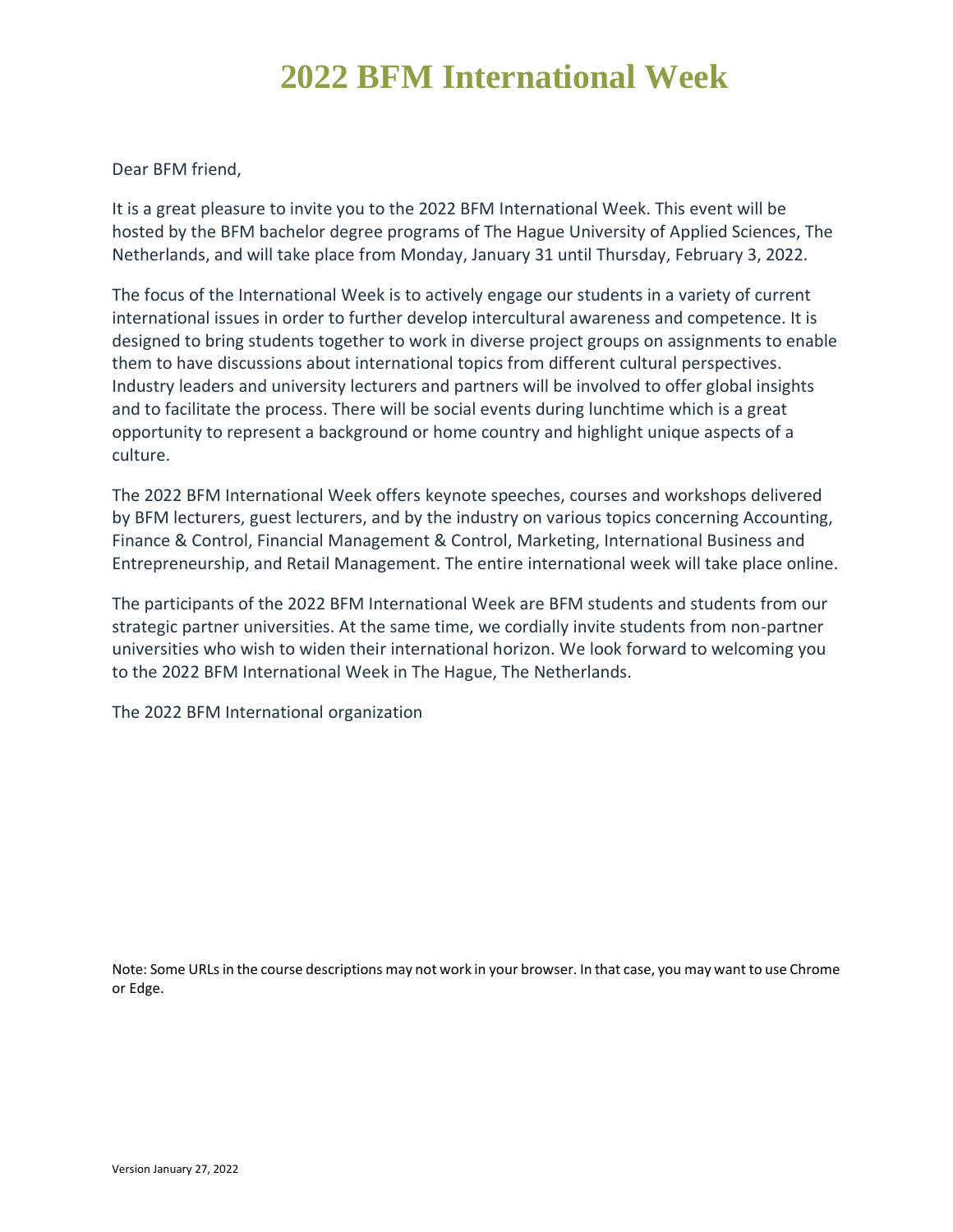# Table of Contents

Note: All keynote sessions and guest lectures are via streaming. Click on the following link to participate.

| Monday, January 31, 2022    | https://tinyurl.com/BFMIWJan31 |
|-----------------------------|--------------------------------|
| Tuesday, February 1, 2022   | https://tinyurl.com/BFMIWFeb1  |
| Wednesday, February 2, 2022 | https://tinyurl.com/BFMIWFeb2  |
| Thursday, February 3, 2022  | https://tinyurl.com/BFMIWFeb3  |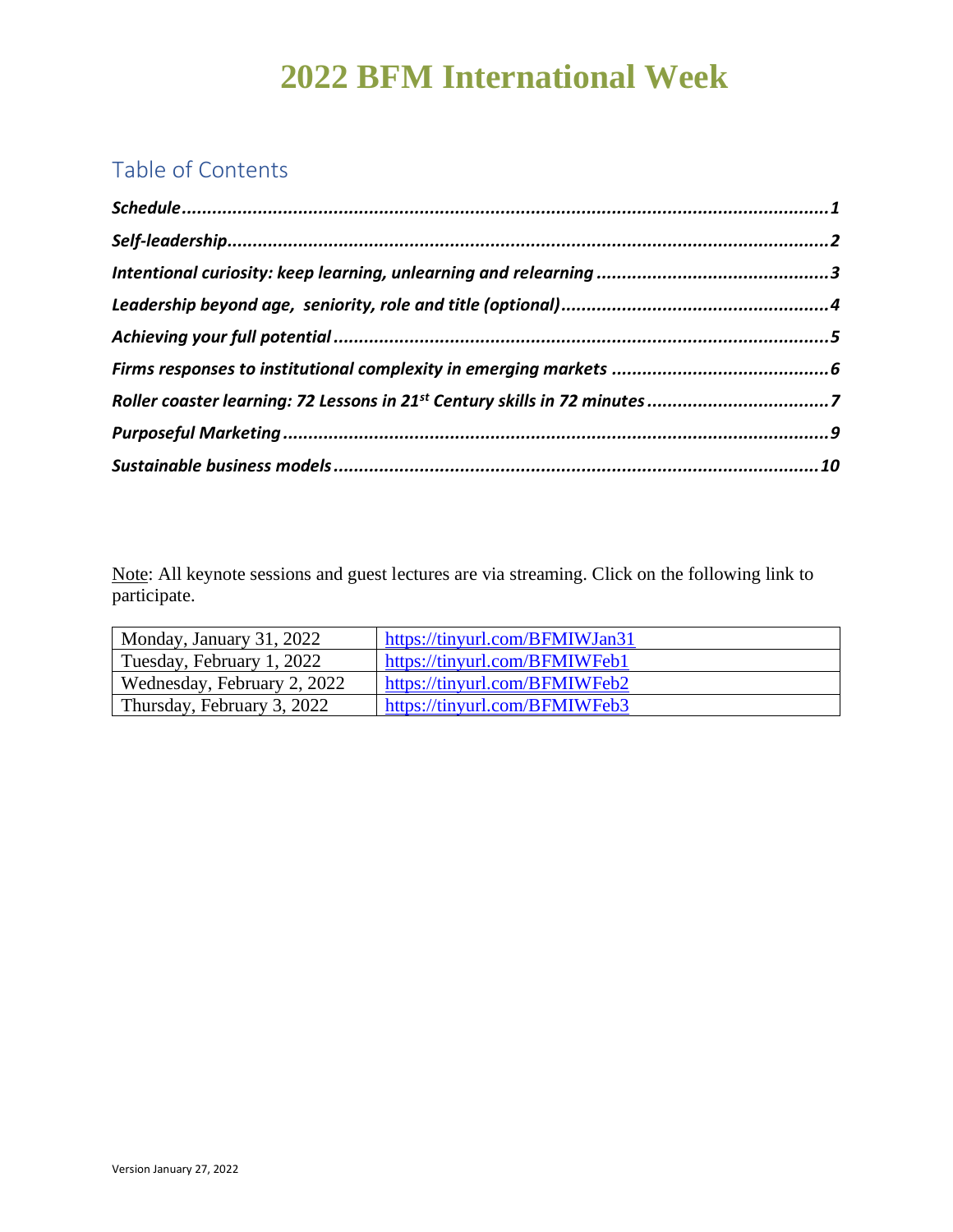# <span id="page-3-0"></span>Schedule

THE HAGUE International<br>Week 2022

| <b>JANUARY</b><br>Monday | Deborah Mevissen<br>& Ronald Visser | Kick-off             | $09:30 - 10:00$                 |                 |
|--------------------------|-------------------------------------|----------------------|---------------------------------|-----------------|
|                          |                                     | Michael Koppert      | <b>KPI's on Booking</b>         | $10:00 - 11:30$ |
|                          |                                     |                      | Social activity                 | $12:00 - 13:00$ |
|                          |                                     | Arthur van den Graaf | Businesses that last and matter | 13:00 - 14:00   |
|                          |                                     |                      | Project work                    | 14:30 - 16:30   |
|                          |                                     |                      | Uithof sports events and dinner | $18:15 - 21:00$ |

| <b>FEBRUARY</b><br>Tuesday | Marius Zomer | Kick-off                                                           | 09:30 - 10:00   |
|----------------------------|--------------|--------------------------------------------------------------------|-----------------|
|                            | Minola Jac   | Self-Leadership                                                    | $10:00 - 11:30$ |
|                            |              | Social activity                                                    | 12:00 - 13:00   |
|                            | Minola Jac   | Intentional curiosity: keep learning,<br>unlearning and relearning | $13:00 - 14:00$ |
|                            |              | Project work                                                       | 14:30 - 16:30   |
|                            |              | Uithof sports events and dinner                                    | $18:15 - 21:00$ |

| <b>FEBRUARY</b><br>Wednesday | Manon Pieper       | Kick-off                                  | 09:30 - 10:00   |
|------------------------------|--------------------|-------------------------------------------|-----------------|
|                              | Michiel Moorthamer | Achieving your full potential             | $10:00 - 11:30$ |
|                              |                    | Social activity                           | 12:00 - 13:00   |
|                              | Emmanuel Ekpenyong | Successful strategies in emerging markets | 13:00 - 14:00   |
|                              |                    | Project work                              | $14:30 - 16:30$ |
|                              |                    | Uithof sports events and dinner           | $18:15 - 21:00$ |

| <b>BEBRUARY</b><br>Thursday | Gerard van Rijn                               | Kick-off                    | 09:30 - 10:00   |
|-----------------------------|-----------------------------------------------|-----------------------------|-----------------|
|                             | Hongli Joosten-Ma                             | <b>Purposeful Marketing</b> | $10:00 - 11:30$ |
|                             |                                               | Social activity             | $12:00 - 13:00$ |
|                             | <b>Tiffany Dammers &amp;</b><br>Arno van Dijk | Sustainable business models | $13:00 - 14:00$ |
|                             |                                               | Project work                | 14:30 - 16:30   |

This schedule is subject to change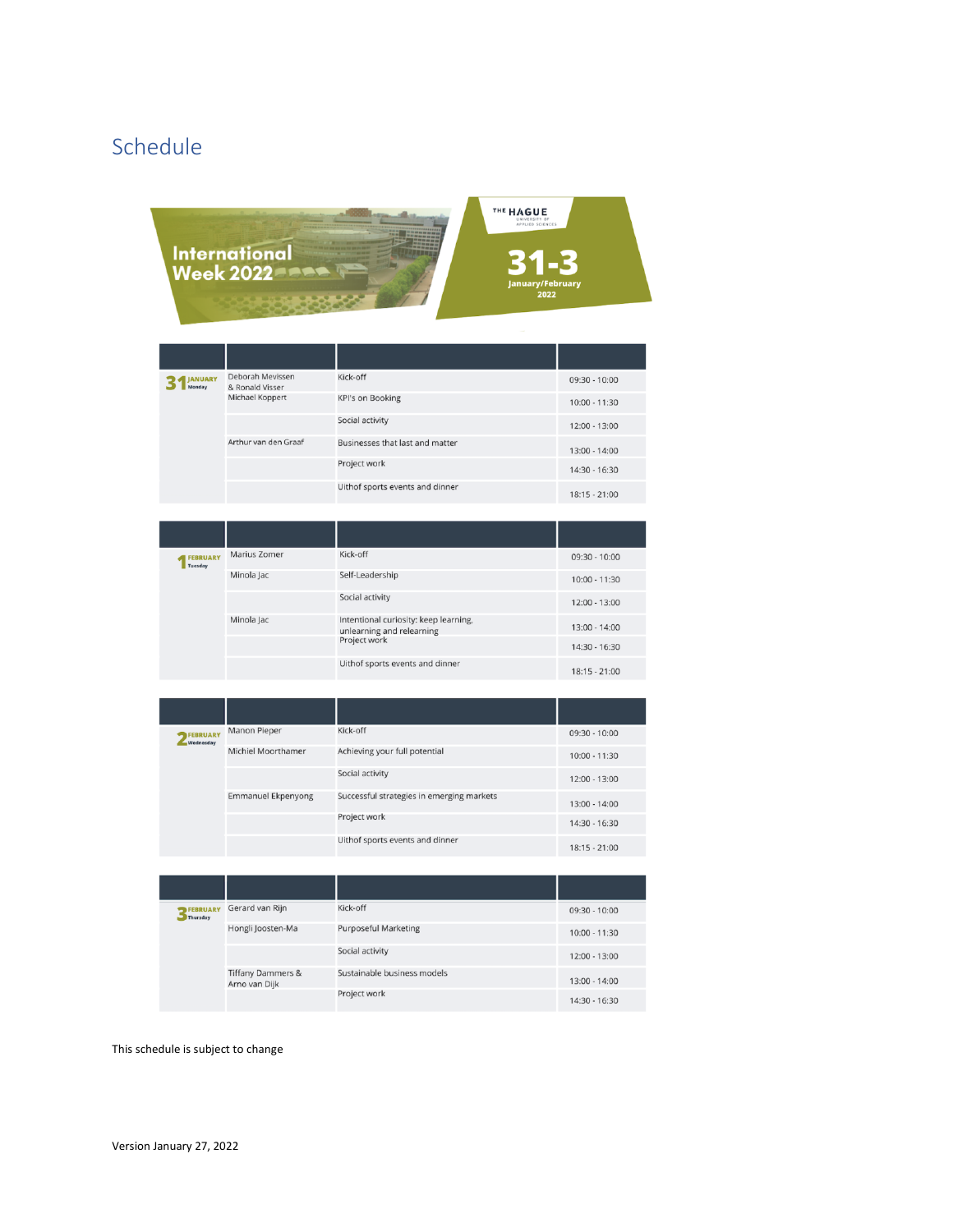#### **Michael Koppert**

Global Commercial Excellence Manager, Booking.com 2022 BFM International Week Keynote Speaker on 31 January, 2022 Making it easier for everyone to experience the world.



In the last twelve years Michael has lived and worked in three continents in the financial industry (ABN AMRO, AXA, HSBC) and travel industry (Booking.com), regularly traveling through regions with a successful history of driving change within multiple levels of MNCs.

In his current role Michael is responsible for optimizing the framework in which he translates Booking.com strategy into actionable targets for partner servicing channels (Account Management, Digital and Platform providers). His team uses the targets to monitor, steer and improve commercial results.

Michael holds a Master in Business Administration and is certified in various change frameworks (SAFe 4 certified Agilist, SCRUM Master, Lean Six Sigma and PRINCE2) and always curious to learn more!

As a curious professional with an interest in disruptive technologies, cross-cultural management, change management, design thinking and lean management, Michael achieves success by building (formal and informal) networks, encouraging others to get the best out of themselves and being actively focused on achieving concrete results.

Apart from work, Michael lives with his wife in The Hague, the Netherlands. As you can probably imagine, Michael loves to travel the world. He has a passion for hiking and relaxes, while playing his guitar.

#### **Keynote Speech**

His presentation will provide an overview on Booking.com and how a 5 question framework, define success and drive change, has helped him throughout his career.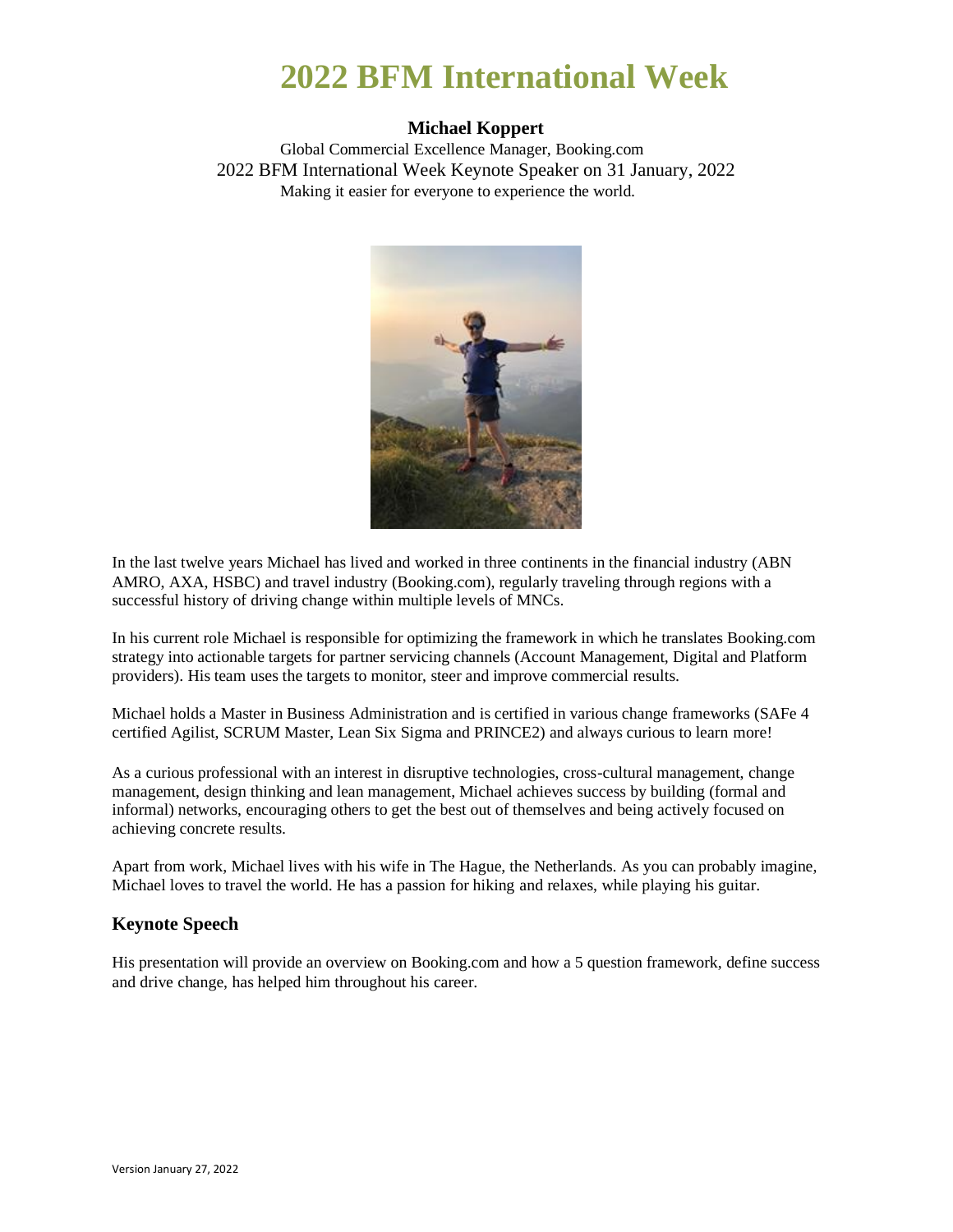## **Arthur van de Graaf** 2022 BFM International Week Lecturer on January 31, 2022



With extensive experience of 20 years in banking, Arthur was one of the first pioneers in Crowdfunding. As CEO Crowdfunding, subsidiary of ABN AMRO, Arthur founded the world's very first bank focused crowdfunding platform. Since 2015, Arthur has been active in the startup industry. Arthur supports ambitious startups and concepts with the potential to make lasting progress on a daily basis. He coaches leading entrepreneurial programs and courses at The Hague University. In addition, Arthur also teaches at several other institutions including a business mentor minor in entrepreneurship, World Startup and College of Arts. Arthur likes to share his successes but just as much he likes to share his concept Fuckup Nights The Hague. A concept where entrepreneurs tell their stories of when things really went wrong, so everyone can learn from it. He believes that everyone can contribute to lasting progress in an entrepreneurial way. He empowers anyone with the ambition and potential to start as an entrepreneur to stay true to themselves and their goals with practical tools and personal entrepreneurial development programs. Through a no-bullshit, collaborative, and inclusive approach, he aims to be part of the most impactful entrepreneurial one stop shop for authentic, adventurous, and impact-driven entrepreneurs with a sense of responsibility.

### **Lecture**

Is the definition of a business changing, in a changing world? And if so, is the way we start and finance our businesses changing as well? What will the definition of a business be in our future and how will that define you and for example your education?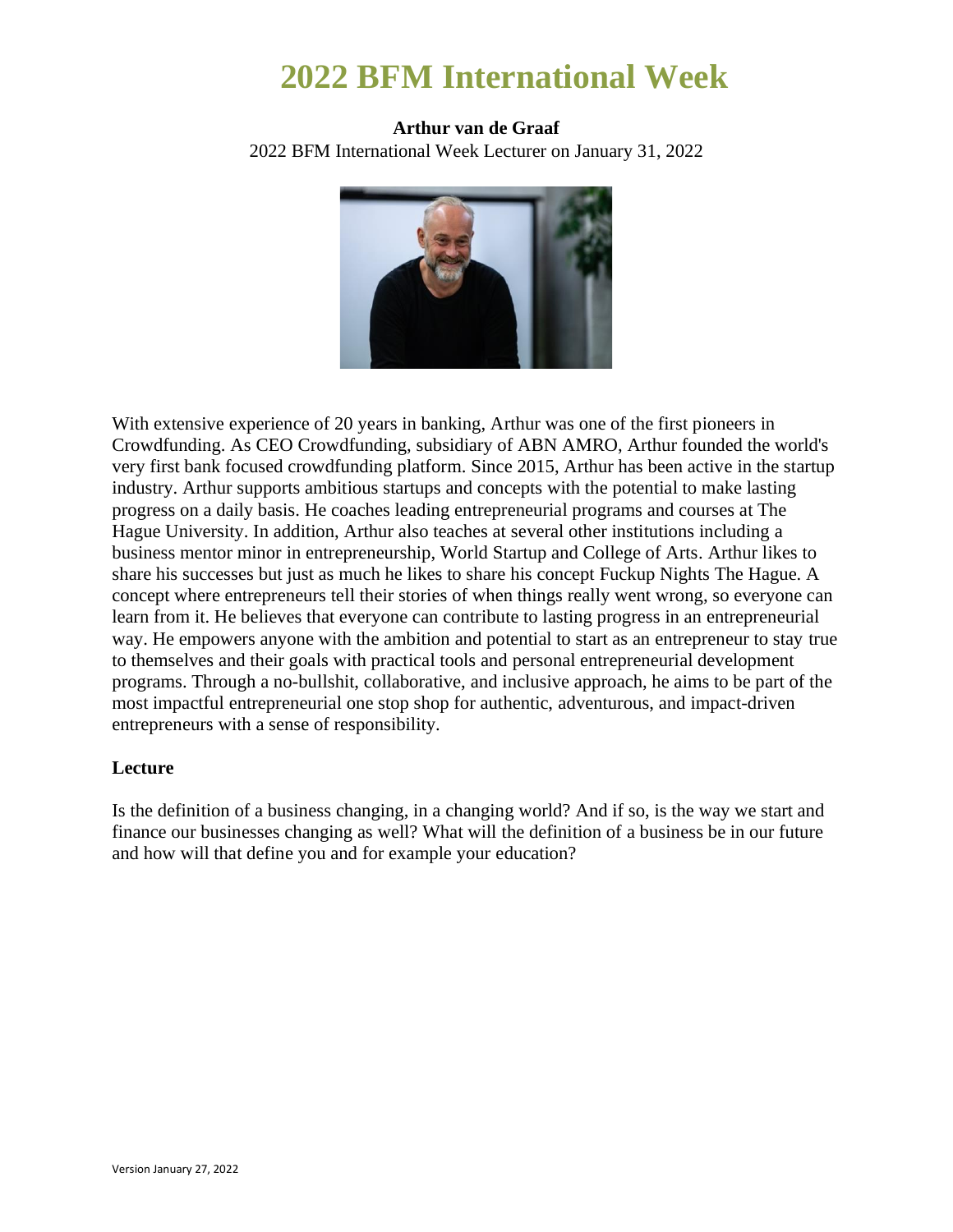### **Assignments**

#### **Who own's our businesses?**

The Netherlands played an important part in the way ownership of businesses is structured in our society. This started somewhere around 1.600 with the establishment of the V.O.C. and the way VOC-vessels were financed. The first investors in the V.O.C. were 1.143 wealthy individuals.

Is it fair to say that the stock-market originated in The Netherlands? The Netherlands has the largest pension sector in the world with a total value of \$ 1.7 trillion. On average, most capital is invested in 'equities' (shares), almost half (45%).

### **Group assignment 1**

- 1. What is the main category of investors, that dominate the ownership of today's publicly listed companies.
- 2. Get a general understanding of the main goal of these organizations; what do they want to achieve with these investments?
- 3. What are the consequences for the businesses they have invested in?
- 4. In whose interest are they doing this?
- 5. So in the end, who owns/controls these businesses?

There is an alternative to the so-called absent owned companies, we call this steward owned businesses. After your own research, answer the following questions:

- 6. What are the differences between absent owned companies and steward owned businesses?
- 7. What do you think is positive about steward owned business?
- 8. What do you think is negative about steward owned business?
- 9. For what reason would you or would you not choose this form of business if you were to start a company?

Check one or a couple of the businesses: Carslberg, Maersk, Moonback, Rolex, Zeiss, De Efteling.

10. What makes these companies special, e.g. the way they re-invest (part) of their profit.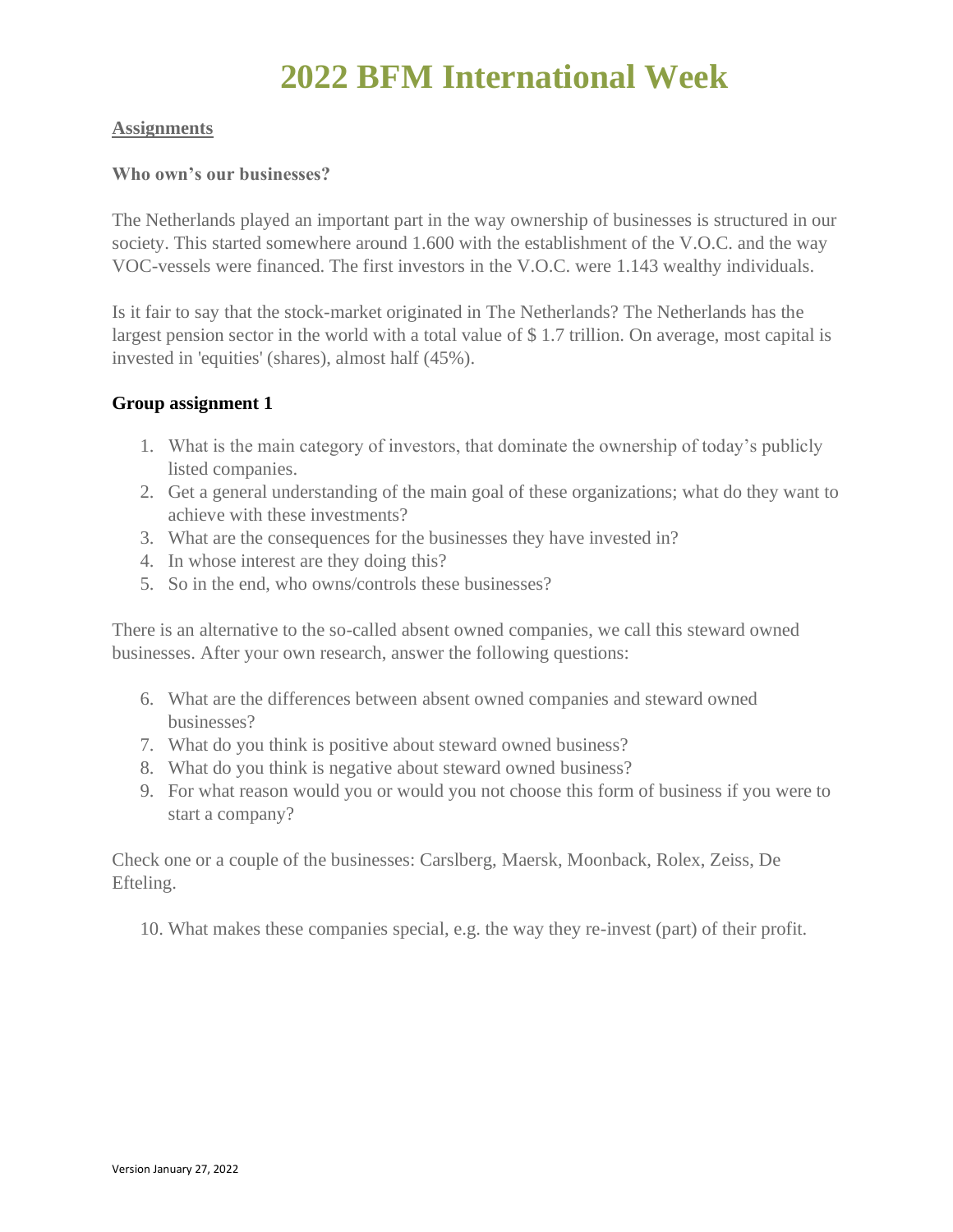## **Group assignment 2**

Write an essay of not more than 250 words detailing the given answers of group assignment 1.

Reference material:

Nice to read:

• [https://www.linkedin.com/posts/we-are-stewards\\_can-companies-force-themselves-to](https://www.linkedin.com/posts/we-are-stewards_can-companies-force-themselves-to-do-good-activity-6887791292584128512-nqPj)[do-good-activity-6887791292584128512-nqPj](https://www.linkedin.com/posts/we-are-stewards_can-companies-force-themselves-to-do-good-activity-6887791292584128512-nqPj)

Nice to watch:

• [https://www.vpro.nl/programmas/tegenlicht/kijk/afleveringen/2019-2020/goed-geld](https://www.vpro.nl/programmas/tegenlicht/kijk/afleveringen/2019-2020/goed-geld-verdienen.html)[verdienen.html](https://www.vpro.nl/programmas/tegenlicht/kijk/afleveringen/2019-2020/goed-geld-verdienen.html)

(For the non-Dutchies; major part of the documentairy is in (D)English)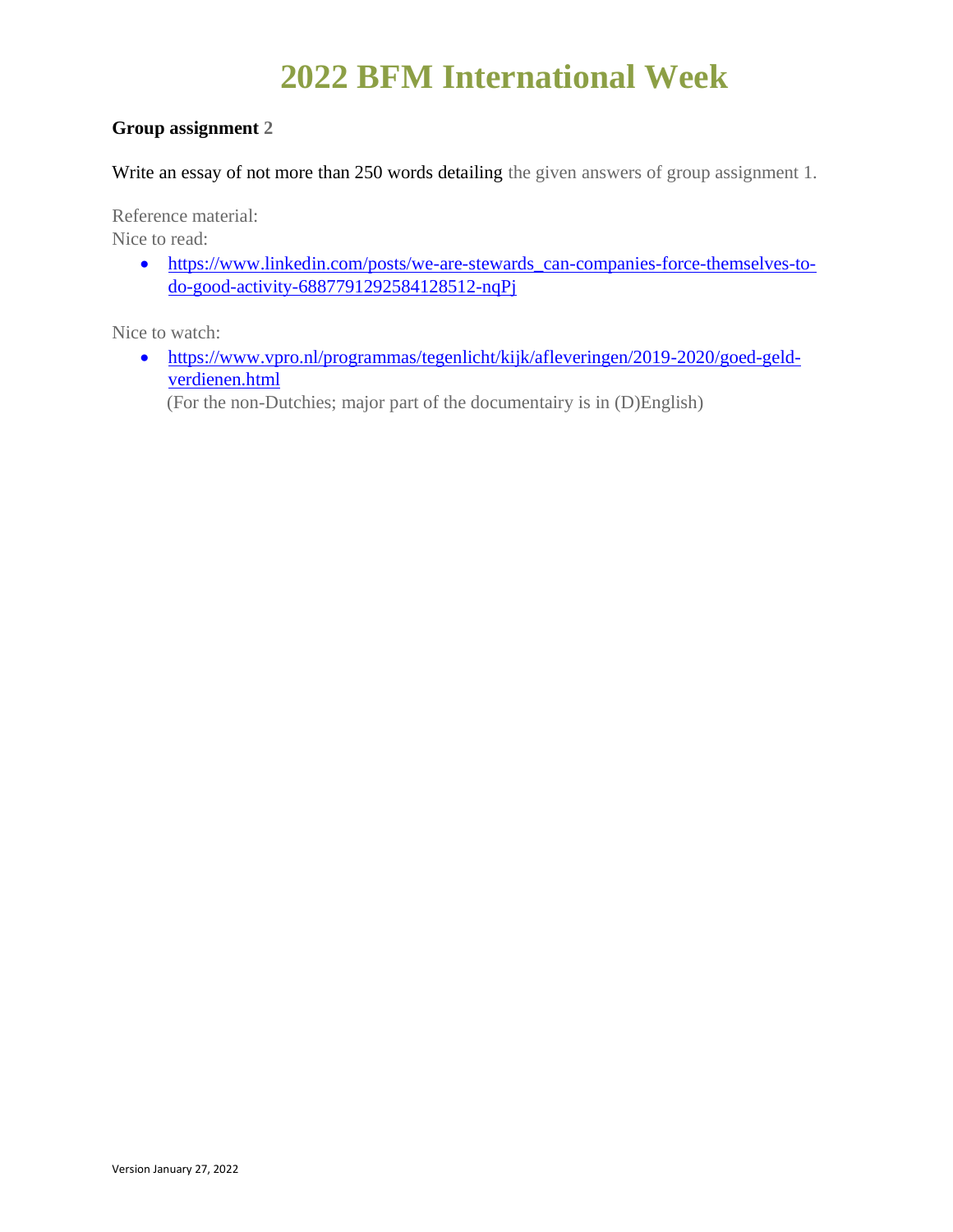#### **Minola Jac**

2022 BFM International Week Keynote Speaker on February 1, 2020



Fascinated by people and passionately curious about what makes them tick. A journalist by trade, and a Change Manager by choice stumbled upon Change Management two decades ago, through a series of fortunate circumstances, and has been enjoying every day since! She has been involved in in projects across industries (Banking, IT, Media&Telecom, Energy, Government and Public Authorities, NGO), environments (private - corporate, entrepreneurial, and public), geographies (Europe, US, Middle East). Minola is currently serving as Change and Organizational Effectiveness Lead, Group Corporate Functions with Syngenta

Group, based in Basel Switzerland. She is also a global Ambassador for Hacking HR, a community of people HR and business leaders, practitioners, consultants, technologists and many others, passionate about the intersection of future of work, technology, people and organizations.

### <span id="page-8-0"></span>**Keynote Speech**

## Self-leadership

Self-Leadership is how we show up for our own selves, how we stay mindful and intentional about our thoughts, feelings, behaviors and words. It is about keeping an open mind and open heart towards our own journey, as well as about the ways in which we touch the lives (personal and professional) of those around us. It is about how we hold ourselves accountable and capable to make a difference. Self-Leadership stands for a deep understanding and genuine commitment to knowing that leadership is not 'what other people do', and to leading our personal and professional life in a way that inspires others.

This keynote will also bring insights from a personal journey into self-leadership, with the good, the bad, and the ugly. It will bring the story of how I crafted my own self-leadership stance: *'I stand for unwavering authenticity that creates a safe space for those around us to feel inspired, empowered, and accepted to live in and by their full and unaltered truth.'*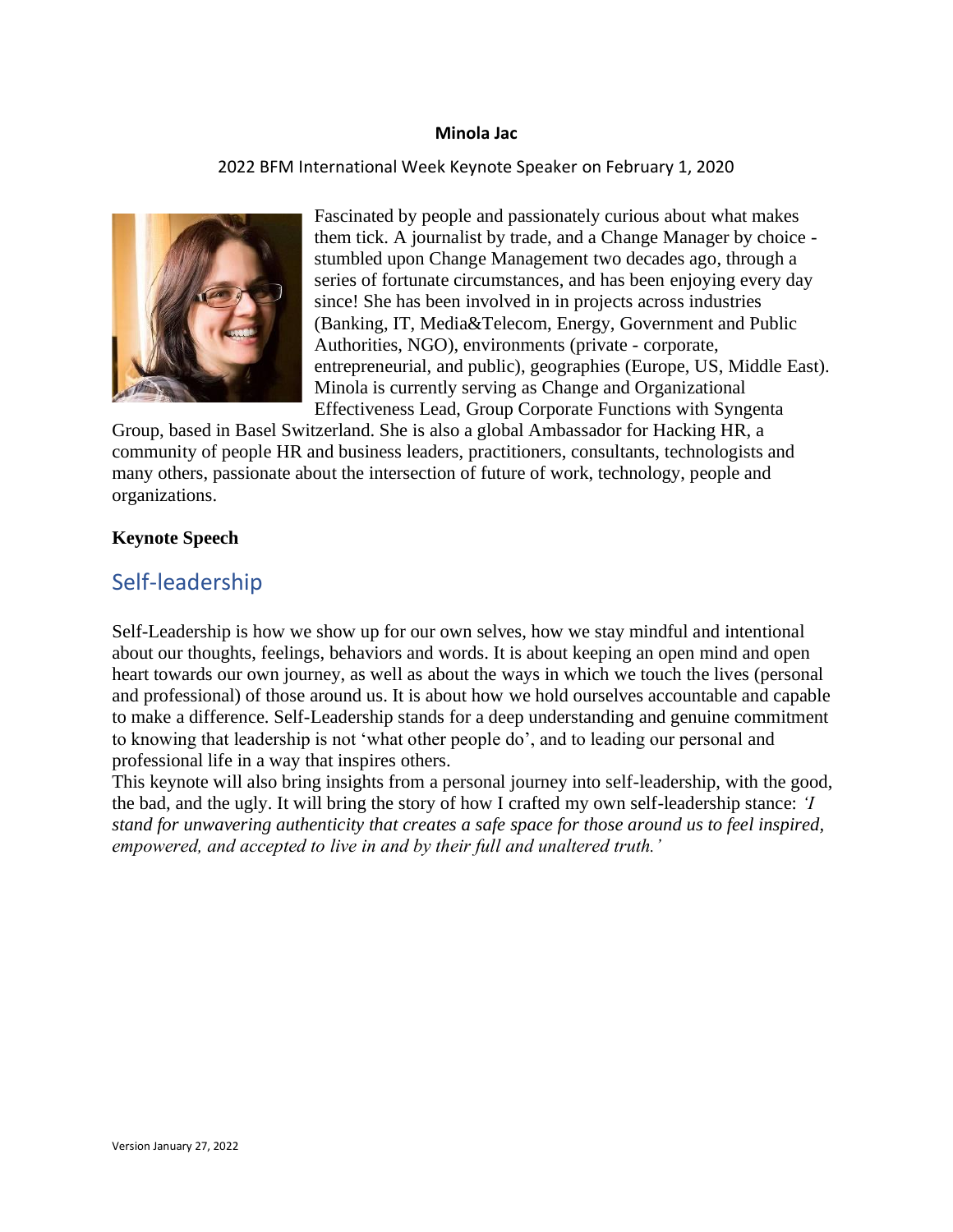<span id="page-9-0"></span>Intentional curiosity: keep learning, unlearning and relearning The 'Knowledge Emotion' – this is what curiosity is called.

Children are born scientists, endlessly curious about their world. Humans are all curious creatures, though the nature of our curiosity can change over time. We start out by practicing 'perceptual curiosity', which is what we feel when we see something that surprises or puzzles us or doesn't match up with something we thought we knew. As we grow older, we move towards 'epistemic curiosity'. This is our love of knowledge, our desire to learn new things. In the age of Google, humans can satisfy one additional type of curiosity more easily than ever before: "specific curiosity." This is when you need a particular piece of information, like the author of a book, for example. Animals are also curious creatures. What sets humankind fundamentally apart is that only humans are worried and curious about reasons and causes for things. Only humans really ask the question, 'Why? So why should we stay intentionally curious? 'The important thing is not to stop questioning. Curiosity has its own reason for existing. One cannot help but be in awe when he contemplates the mysteries of eternity, of life, of the marvelous structure of reality. We never cease to stand like curious children before the great mystery into which we are born.' – Albert Einstein. Why should you stop by for this course? Hopefully you are curious enough to come and find out.

### Course instructor



Minola Jac, Change and Organizational Effectiveness Lead, Group Corporate Functions – Syngenta Group

### Assignments (choose one)

- 1. (Individual assignment) Write a max 300 words 'Personal commitment to staying curious', listing at least 5 intentional behaviors/ routines/ activities you commit to for the next year to keep you intentionally curious.
- 2. (Group assignment) Share your personal commitments within your work groups, and discuss the behaviors/ routines/ activities. Share and write down what surprised you most.

Or

- 1. (Individual assignment) Write a max 300 words essay on an instance where something you learned during your childhood/ school years/ university classes was significantly challenged and unlearned/ relearned through a life experience.
- 2. (Group assignment) Share your personal experiences within your work groups, and discuss what surprised you most.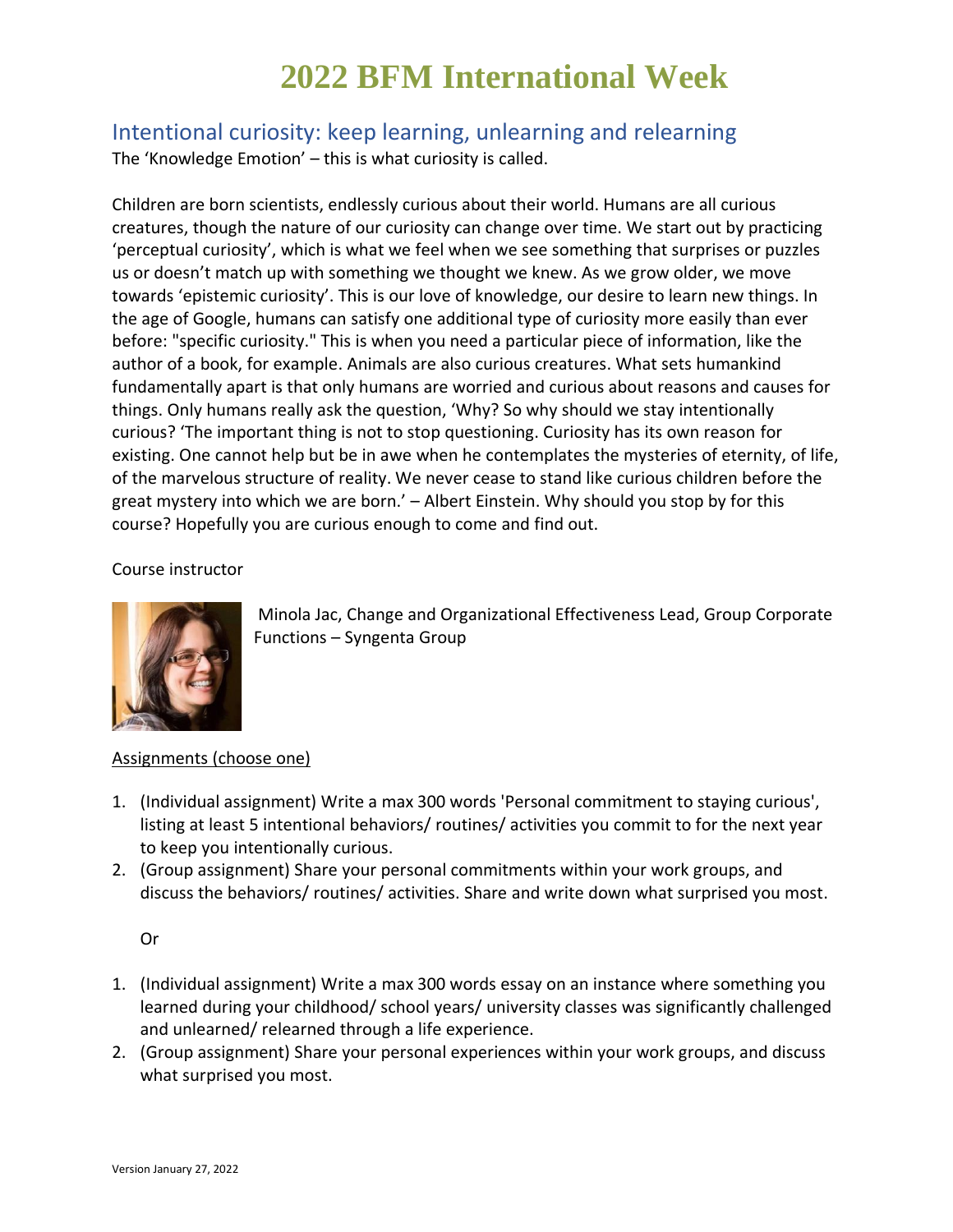# <span id="page-10-0"></span>Leadership beyond age, seniority, role and title (optional)

Come and join an open conversation about Leadership beyond age, seniority, titles, and roles. Get inspired to make a meaningful difference through understanding the values and principles of Leadership, its anchors in authenticity and compassion, and how it can enhance your work-life journey. Bring your questions, ideas, thoughts, and aspirations, and start crafting your own Leadership story. We will explore together what Leadership is, and what it is not, what expectations people place on it and the leaders around them; how often leaders speak loudest through listening and silence. And how Leadership is crucial to creating healthy, safe, inspiring environments.

Leadership is what you think, do and speak every day. You do not need to wait for a title, a role, or your 45<sup>th</sup> birthday to be a leader for yourself and those around you, in life and work.

#### Course instructor



Minola Jac, Change and Organizational Effectiveness Lead, Group Corporate Functions – Syngenta Group

- 1. (Individual) Describe an instance within your personal/ professional/ school environment when you witnessed leadership beyond age, role, seniority or hierarchy that particularly inspired you.
- 2. (Group assignment) Share your individual work within your group members. Discuss and write down how you can act on the leadership inspiration in your everyday lives.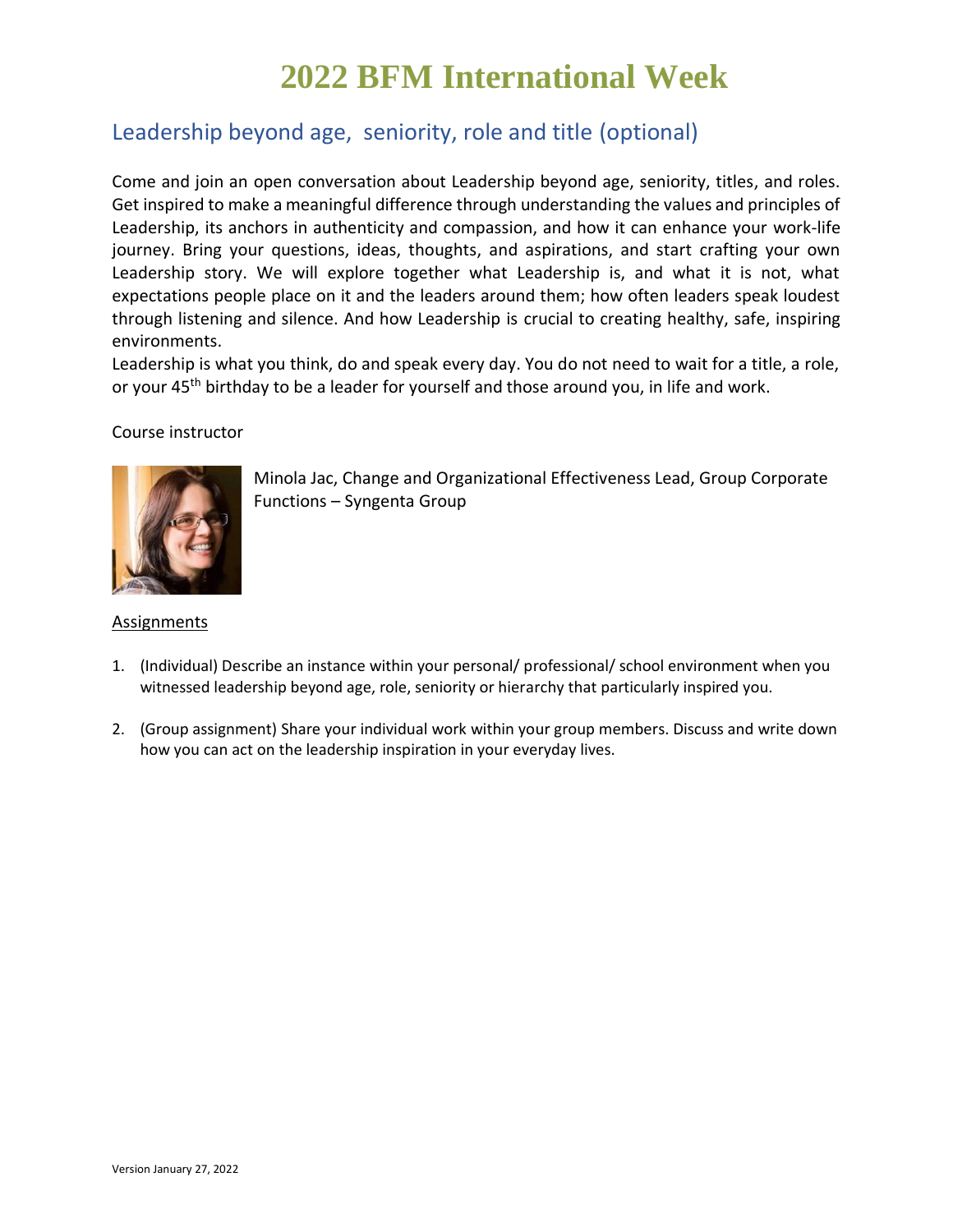### **Michiel Moorthamer**

2022 BFM International Week Keynote Speaker on 2 February, 2022



To 'let people grow' is why he wakes up in the morning. Coaching people about the journey to become a leader daily. A background in automotive engineering, product development and product management in the truck and transport industry for international companies from the Americas to Asia.

Michiel is working as Line of Business Director at Hyva Group B.V., based in the Netherlands. Leading a group of Product Managers, Michiel is globally responsible for the Tipping Solutions products and services. This includes setting the vision, strategy, product development, lifecycle management and capturing opportunities.

Apart from work, Michiel is a father of 2 daughters and lives in Voorburg, the Netherlands. If there is any free time left, this time would go into music, playing piano, building guitars, visiting music festivals and travelling.

### **Keynote Speech**

# <span id="page-11-0"></span>Achieving your full potential

The journey from university to Business Director

Every person in the world likes to reach a certain level of success. But what does success mean to you? For me, it is all about being the best you can be for yourself and the people around you. It brought me to where I am today, having a leading role in a multinational company. But how did I get here, and more important, what can you do to get there?

To grow your professional career, you don't have to be a born leader. You don't necessarily need 2 Masters, 3 traineeships and an MBA to become an executive. It is quite simple. Everybody can do it. I like to share my story and hope you will leave the room inspired and motivated to get the best out of your lives.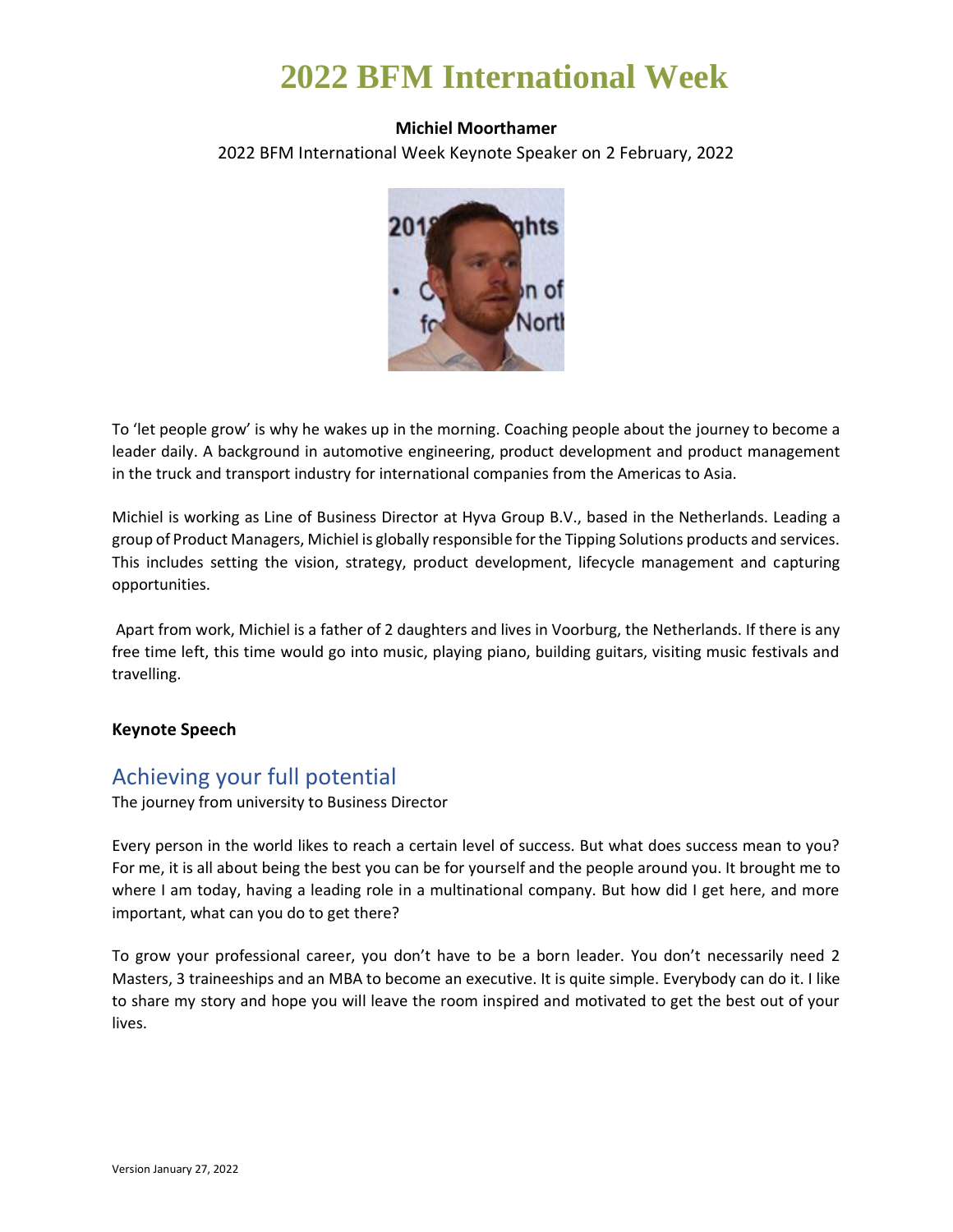### **Emmanuel David Ekpenyong**

2022 BFM International Week Lecturer on February 2<sup>nd</sup>, 2022



Emmanuel David Ekpenyong is a business management lecturer at The Hague University and in the middle of a Ph.D. program on international business strategy with a focus on emerging markets at Nyenrode University.

Before now, he worked in the oil and gas industry in multiple geographies with a focus on sustainability management. He spent 16years with Shell Nigeria and Shell International, Netherlands, retiring voluntarily as the Social Investment Manager for Nigeria. As a social investment manager for Nigeria, he managed many partnerships with local and international NGOs

<span id="page-12-0"></span>in the design and delivery of corporate social responsibility programmes for Shell in Nigeria.

# Firms responses to institutional complexity in emerging markets

How firms engage with challenging institutional contexts has received a lot of attention from Scholars. The concept of "Institutional Voids (IV)" has gained considerable traction since the pioneering work of Khanna and Palepu. IV is a context where formal institutions in capital, labor, and product markets and regulatory environments are weak or less efficient. This challenging institutionally complex context is seen mostly in emerging markets in Africa, Latin America, Asia and Eastern, and eastern Europe. International businesses struggle in such contexts, even though there are potentially large markets for their products and services in these areas. Institutions are very important to business operations. It is "the humanly devised constraints that structure human interaction" . Institutions are the 'rules of the game' that dictate how firms operate in an area. It has also been conceptualized as "regulative, normative, and cognitive structures and activities that provide stability and meaning to social behavior". Due to the overbearing importance of institutions in firm performance, it becomes imperative for firms to fashion out effective strategies for operating in places with institutional voids. Firms' responses can be agentic or passive compliance, the course will discuss these strategies using appropriate examples. At the end of the course, participants will understand the concept of institutional voids and various strategies that firms can deploy in challenging institutional contexts. Firms' ability to operate effectively in emerging markets can have positive impacts not only for the firm in terms of profit but on society, in terms of employment creation and development.

- 1. (Individual assignment) Write an essay of not more than 250 words detailing three challenges businesses face in a named emerging market country.
- 2. (Group assignment) Compare your essays and explain how a particular company is addressing these three challenges. Would you classify their response as passive compliance or agentic in nature?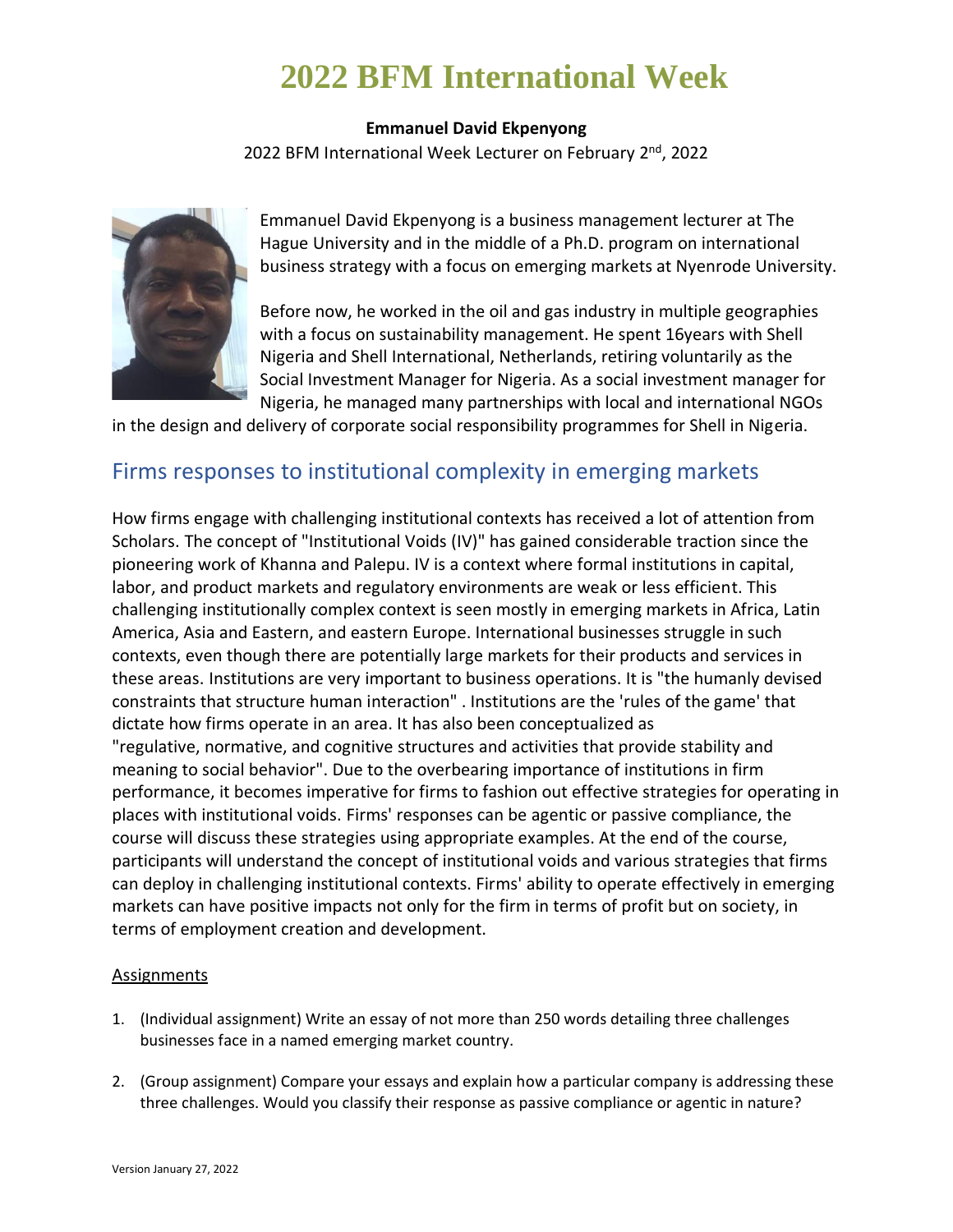#### **Ewald Theunisse and Ine Bolssens**

2022 BFM International Week Keynote Speakers



Ewald Theunisse is author, trainer, coach and co-founder of the BegripsAcademie. Ewald's lifetime goal is to contribute to inclusiveness and diversity. Ine Bolssens has long-standing experience in improving mutual communication and relationships. Her guidance can be found in various roles: as a trainer associated with the BegripsAcademie, as a divorce mediator and as a coach for both teams and individuals.

#### <span id="page-13-0"></span>**Keynote Speech**

## Roller coaster learning: 72 Lessons in 21<sup>st</sup> Century skills in 72 minutes

Most education programs emphasize on developing professional knowledge and skills. Only little attention is paid to developing life skills. The Dutch Ministry of Education has indicated that schools, colleges and universities should pay much more attention to this topic, labeling them as 21st-century skills.

Since it was founded, the BegripsAcademie (Academy of Understanding) has spent all its time and efforts in developing tools that help people improve mutual understanding, awareness, collaboration, diversity and inclusiveness. Recently, the BegripsAcademie finished developing a complete program about 21st-century skills, consisting of 72 two-hour lessons.

Ewald Theunisse, co-founder of the BegripsAcademie, en Ine Bolssens, senior trainer and teacher with the BegripsAcademie, will present them ALL to you in a dazzling 72 minute rollercoaster ride. Communicative and socio-cultural skills, collaboration, self-regulation, critical thinking, media literacy, problem-solving skills, creativity and entrepreneurship. 72 one-minute lessons in self-awareness, humanity and the art of living compassionately. You may not be able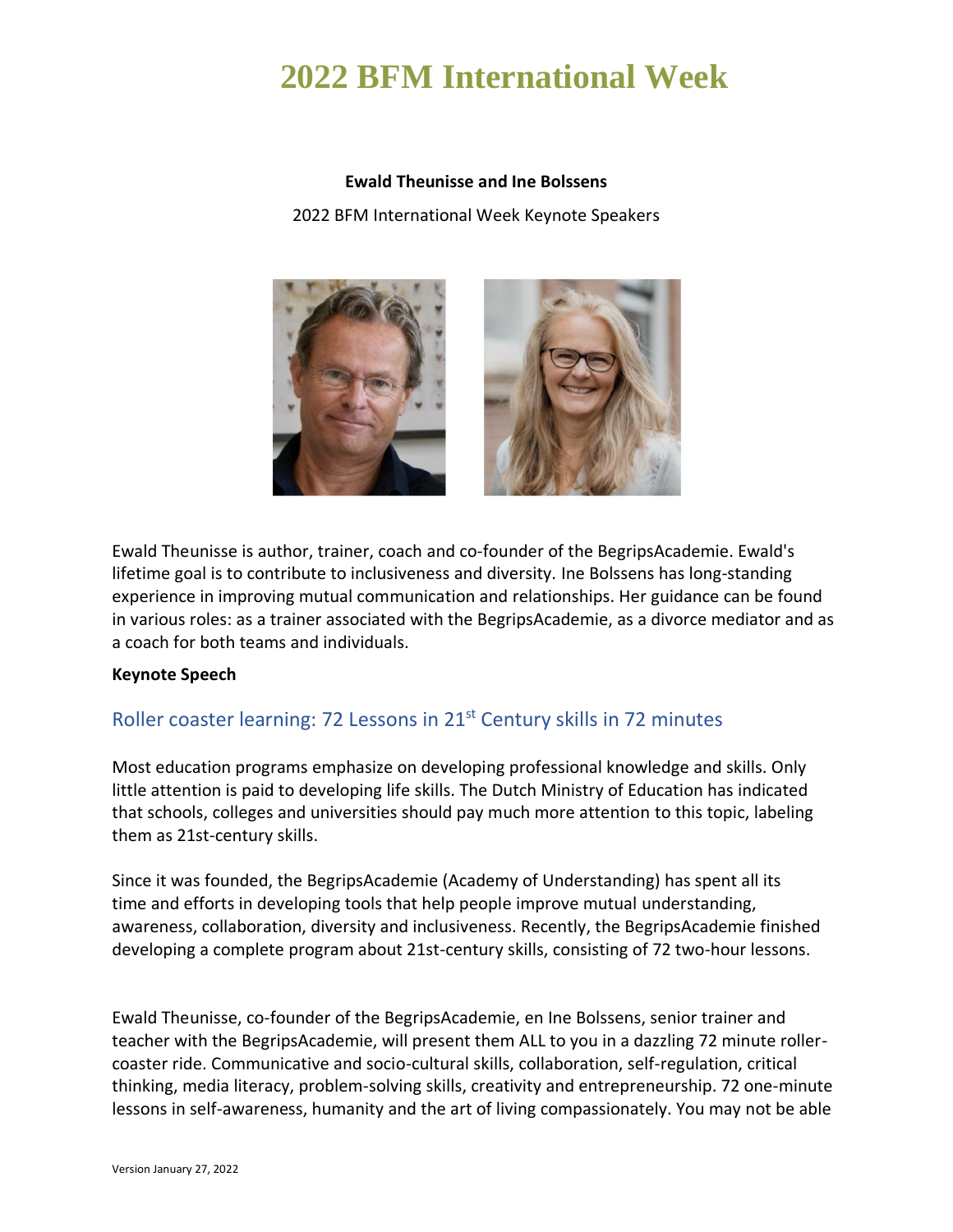to remember all of them at the end of this keynote, but you will have a clear idea of what it means to live life to its fullest and to be able to celebrate diversity and inclusiveness.

- 1. (Individual assignment) Write an essay of no more then 250 words, explaining which three lessons/insights struck you most and why.
- 2. (Group assignment) Present the one lesson/insight that struck you most to two fellow students, explaining why it has such special significance. Ask them if they can relate to your story.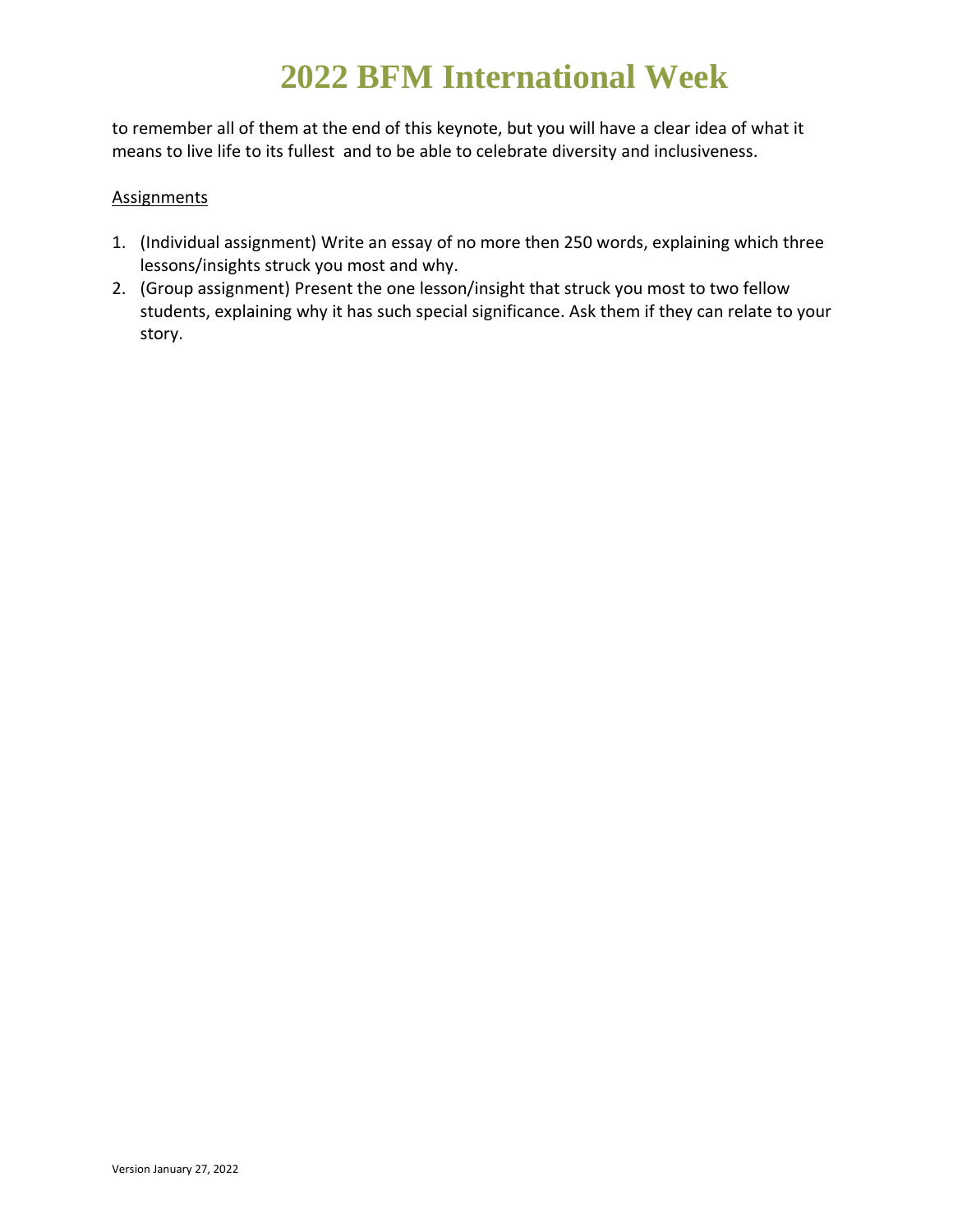### **Professor Hongli Joosten-Ma**

2022 BFM International Week Keynote Speaker on 3 February, 2022



Dr. Hongli Joosten-Ma is the professor of Purposeful Marketing, a newly established research group at THUAS. After having received her PhD, she has concentrated her work in the international business world across Asia, North America and Europe, in different industries. She has held various leadership positions in business strategy as well as applied research in the marketing domain for both multinationals, such as Philips and Shell; and small enterprises, such as consultancy firms. From within businesses, she has experienced purposeful marketing in both challenging and rewarding ways.

## **Keynote Speech**

# <span id="page-15-0"></span>Purposeful Marketing

### **Let's co-create societal value through marketing**

The world is changing. Technology is advancing. And so are the values of people. Traditional marketing that focuses only on helping businesses increase profits is losing its relevance. There is a growing desire for a new economy that maximises the common good for all stakeholders. Purposeful marketing contributes to this new economy, aiming at creating value to our society.

In this keynote session, Dr. Joosten-Ma and her research team will discuss the current trends, challenges and opportunities and inspire us on what potential role we could play in our future business career with purposeful marketing. Furthermore, you will have opportunity to contribute to purposeful marketing and shape the future business world.